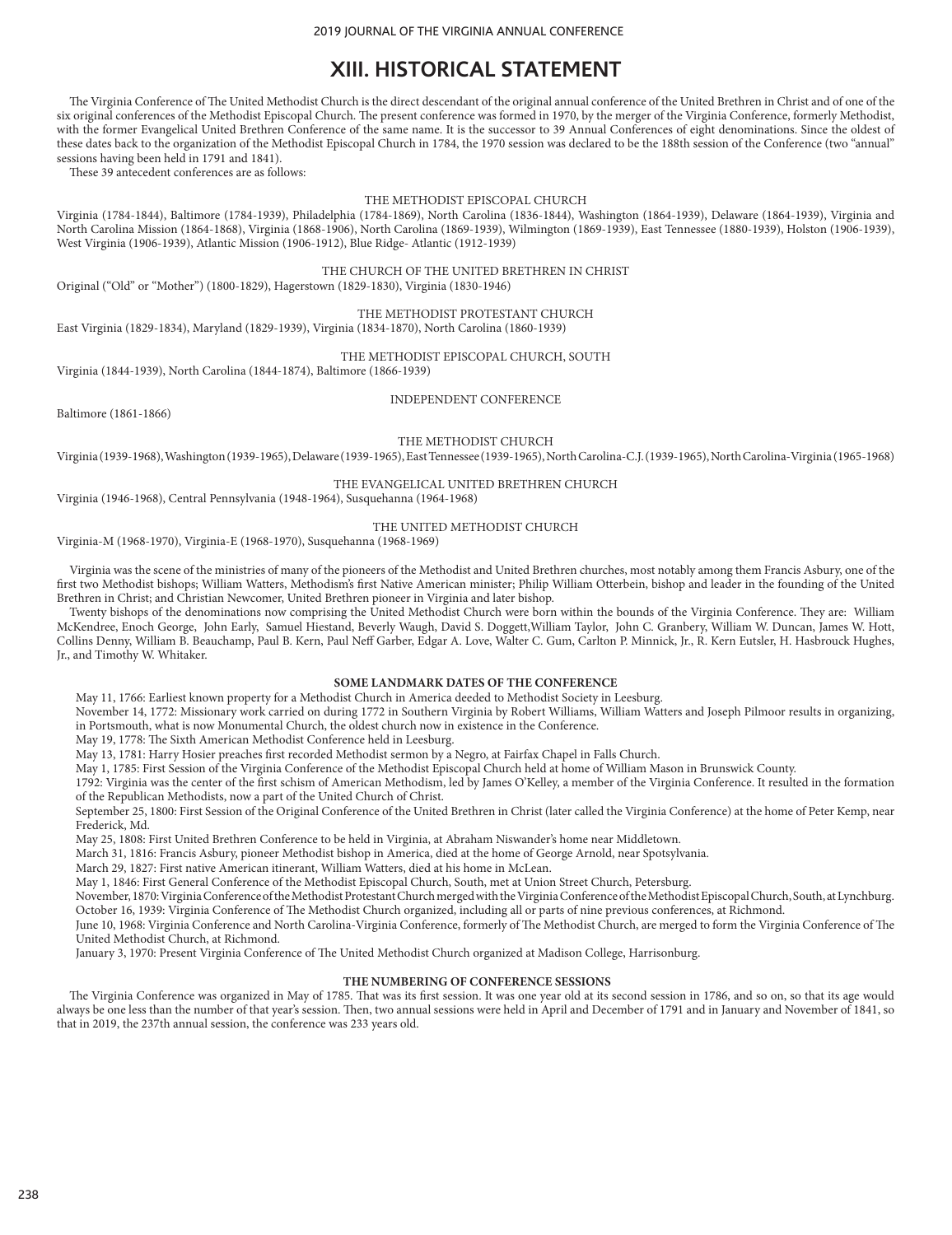# XIII. HISTORICAL STATEMENT

### SESSIONS OF THE VIRGINIA CONFERENCE

| No. | <b>Place of Session</b> | Date | President | Secretary |
|-----|-------------------------|------|-----------|-----------|
|     |                         |      |           |           |
|     |                         |      |           |           |
|     |                         |      |           |           |
|     |                         |      |           |           |
|     |                         |      |           |           |
|     |                         |      |           |           |
|     |                         |      |           |           |
|     |                         |      |           |           |
|     |                         |      |           |           |
|     |                         |      |           |           |
|     |                         |      |           |           |
|     |                         |      |           |           |
|     |                         |      |           |           |
|     |                         |      |           |           |
|     |                         |      |           |           |
|     |                         |      |           |           |
|     |                         |      |           |           |
|     |                         |      |           |           |
|     |                         |      |           |           |
|     |                         |      |           |           |
|     |                         |      |           |           |
|     |                         |      |           |           |
|     |                         |      |           |           |
|     |                         |      |           |           |
|     |                         |      |           |           |
|     |                         |      |           |           |
|     |                         |      |           |           |
|     |                         |      |           |           |
|     |                         |      |           |           |
|     |                         |      |           |           |
|     |                         |      |           |           |
|     |                         |      |           |           |
|     |                         |      |           |           |
|     |                         |      |           |           |
|     |                         |      |           |           |
|     |                         |      |           |           |
|     |                         |      |           |           |
|     |                         |      |           |           |
|     |                         |      |           |           |
|     |                         |      |           |           |
|     |                         |      |           |           |
|     |                         |      |           |           |
|     |                         |      |           |           |
|     |                         |      |           |           |
|     |                         |      |           |           |
|     |                         |      |           |           |
|     |                         |      |           |           |
|     |                         |      |           |           |
|     |                         |      |           |           |
|     |                         |      |           |           |
|     |                         |      |           |           |
|     |                         |      |           |           |
|     |                         |      |           |           |
|     |                         |      |           |           |
|     |                         |      |           |           |
|     |                         |      |           |           |
|     |                         |      |           |           |
|     |                         |      |           |           |
|     |                         |      |           |           |
|     |                         |      |           |           |
|     |                         |      |           |           |
|     |                         |      |           |           |
|     |                         |      |           |           |
|     |                         |      |           |           |
|     |                         |      |           |           |
|     |                         |      |           |           |
|     |                         |      |           |           |
|     |                         |      |           |           |
|     |                         |      |           |           |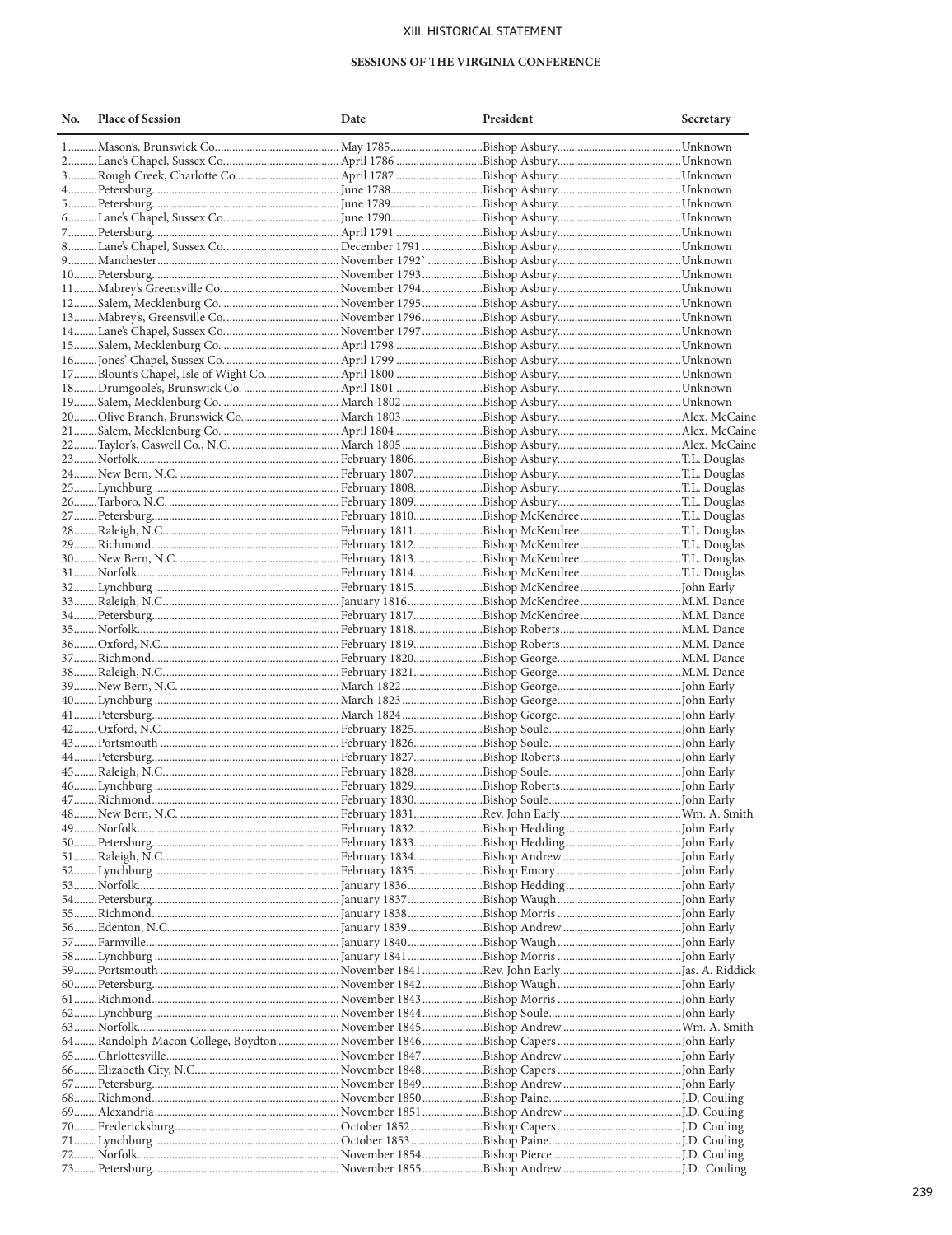# 2019 JOURNAL OF THE VIRGINIA ANNUAL CONFERENCE

| No. | <b>Place of Session</b> | Date | President | Secretary |
|-----|-------------------------|------|-----------|-----------|
|     |                         |      |           |           |
|     |                         |      |           |           |
|     |                         |      |           |           |
|     |                         |      |           |           |
|     |                         |      |           |           |
|     |                         |      |           |           |
|     |                         |      |           |           |
|     |                         |      |           |           |
|     |                         |      |           |           |
|     |                         |      |           |           |
|     |                         |      |           |           |
|     |                         |      |           |           |
|     |                         |      |           |           |
|     |                         |      |           |           |
|     |                         |      |           |           |
|     |                         |      |           |           |
|     |                         |      |           |           |
|     |                         |      |           |           |
|     |                         |      |           |           |
|     |                         |      |           |           |
|     |                         |      |           |           |
|     |                         |      |           |           |
|     |                         |      |           |           |
|     |                         |      |           |           |
|     |                         |      |           |           |
|     |                         |      |           |           |
|     |                         |      |           |           |
|     |                         |      |           |           |
|     |                         |      |           |           |
|     |                         |      |           |           |
|     |                         |      |           |           |
|     |                         |      |           |           |
|     |                         |      |           |           |
|     |                         |      |           |           |
|     |                         |      |           |           |
|     |                         |      |           |           |
|     |                         |      |           |           |
|     |                         |      |           |           |
|     |                         |      |           |           |
|     |                         |      |           |           |
|     |                         |      |           |           |
|     |                         |      |           |           |
|     |                         |      |           |           |
|     |                         |      |           |           |
|     |                         |      |           |           |
|     |                         |      |           |           |
|     |                         |      |           |           |
|     |                         |      |           |           |
|     |                         |      |           |           |
|     |                         |      |           |           |
|     |                         |      |           |           |
|     |                         |      |           |           |
|     |                         |      |           |           |
|     |                         |      |           |           |
|     |                         |      |           |           |
|     |                         |      |           |           |
|     |                         |      |           |           |
|     |                         |      |           |           |
|     |                         |      |           |           |
|     |                         |      |           |           |
|     |                         |      |           |           |
|     |                         |      |           |           |
|     |                         |      |           |           |
|     |                         |      |           |           |
|     |                         |      |           |           |
|     |                         |      |           |           |
|     |                         |      |           |           |
|     |                         |      |           |           |
|     |                         |      |           |           |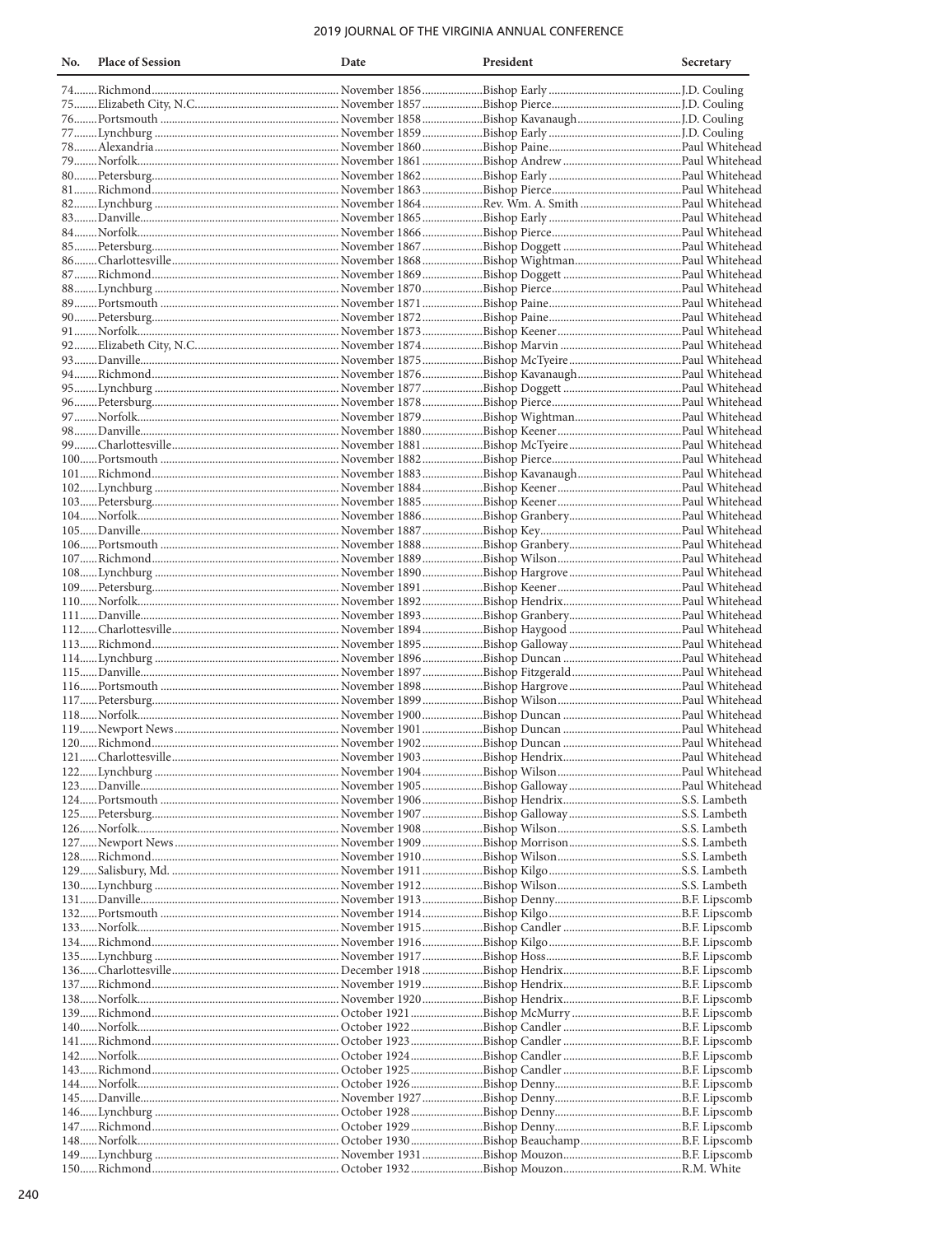# XIII. HISTORICAL STATEMENT

| No. | <b>Place of Session</b>                                                                                             | Date | President | Secretary |
|-----|---------------------------------------------------------------------------------------------------------------------|------|-----------|-----------|
|     |                                                                                                                     |      |           |           |
|     |                                                                                                                     |      |           |           |
|     |                                                                                                                     |      |           |           |
|     |                                                                                                                     |      |           |           |
|     |                                                                                                                     |      |           |           |
|     |                                                                                                                     |      |           |           |
|     |                                                                                                                     |      |           |           |
|     |                                                                                                                     |      |           |           |
|     |                                                                                                                     |      |           |           |
|     |                                                                                                                     |      |           |           |
|     |                                                                                                                     |      |           |           |
|     |                                                                                                                     |      |           |           |
|     |                                                                                                                     |      |           |           |
|     |                                                                                                                     |      |           |           |
|     |                                                                                                                     |      |           |           |
|     |                                                                                                                     |      |           |           |
|     |                                                                                                                     |      |           |           |
|     |                                                                                                                     |      |           |           |
|     |                                                                                                                     |      |           |           |
|     |                                                                                                                     |      |           |           |
|     |                                                                                                                     |      |           |           |
|     |                                                                                                                     |      |           |           |
|     |                                                                                                                     |      |           |           |
|     |                                                                                                                     |      |           |           |
|     |                                                                                                                     |      |           |           |
|     |                                                                                                                     |      |           |           |
|     |                                                                                                                     |      |           |           |
|     |                                                                                                                     |      |           |           |
|     |                                                                                                                     |      |           |           |
|     |                                                                                                                     |      |           |           |
|     |                                                                                                                     |      |           |           |
|     |                                                                                                                     |      |           |           |
|     |                                                                                                                     |      |           |           |
|     |                                                                                                                     |      |           |           |
|     |                                                                                                                     |      |           |           |
|     |                                                                                                                     |      |           |           |
|     |                                                                                                                     |      |           |           |
|     |                                                                                                                     |      |           |           |
|     |                                                                                                                     |      |           |           |
|     |                                                                                                                     |      |           |           |
|     |                                                                                                                     |      |           |           |
|     |                                                                                                                     |      |           |           |
|     |                                                                                                                     |      |           |           |
|     |                                                                                                                     |      |           |           |
|     |                                                                                                                     |      |           |           |
|     |                                                                                                                     |      |           |           |
|     |                                                                                                                     |      |           |           |
|     |                                                                                                                     |      |           |           |
|     | 197……Roanoke……………………………………………………………… June 1979……………………………Bishop Goodson ……………………………………Edward H. Kyle                |      |           |           |
|     |                                                                                                                     |      |           |           |
|     |                                                                                                                     |      |           |           |
|     | 200…… Virginia Beach ……………………………………………………… June 1982………………………………Bishop Blackburn …………………………………Reginald H. Potts III |      |           |           |
|     |                                                                                                                     |      |           |           |
|     | 202……Virginia Beach ……………………………………………………… June 1984………………………………Bishop Blackburn …………………………………Reginald H. Potts III  |      |           |           |
|     |                                                                                                                     |      |           |           |
|     | 204……Roanoke…………………………………………………………………………June 1986………………………………Bishop Blackburn ………………………………Reginald H. Potts III     |      |           |           |
|     |                                                                                                                     |      |           |           |
|     |                                                                                                                     |      |           |           |
|     |                                                                                                                     |      |           |           |
|     | 208……Hampton…………………………………………………………………………June 1990………………………………Bishop Stockton……………………………………Reginald H. Potts III     |      |           |           |
|     |                                                                                                                     |      |           |           |
|     |                                                                                                                     |      |           |           |
|     |                                                                                                                     |      |           |           |
|     |                                                                                                                     |      |           |           |
|     |                                                                                                                     |      |           |           |
|     |                                                                                                                     |      |           |           |
|     |                                                                                                                     |      |           |           |
|     |                                                                                                                     |      |           |           |
|     |                                                                                                                     |      |           |           |
|     | 218……Hampton………………………………………………………………………June 2000………………………………Bishop Pennel ………………………………………Robert Watts               |      |           |           |
|     |                                                                                                                     |      |           |           |
|     |                                                                                                                     |      |           |           |
|     | 222……Hampton………………………………………………………………………June 2004………………………………Bishop Pennel ………………………………………Robert Blinn               |      |           |           |
|     |                                                                                                                     |      |           |           |
|     |                                                                                                                     |      |           |           |
|     |                                                                                                                     |      |           |           |